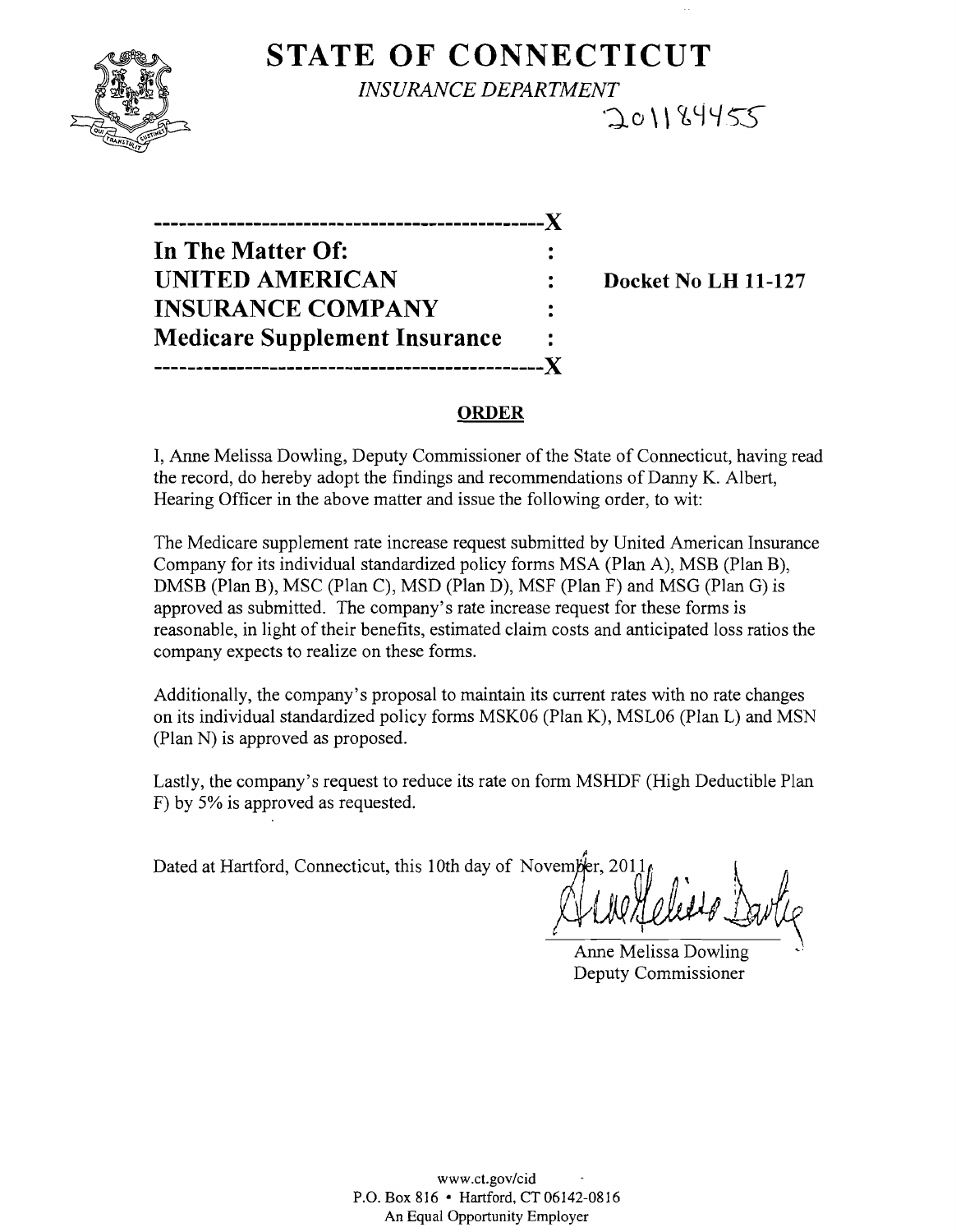# **STATE OF CONNECTICUT**



*INSURANCE DEPARTMENT* 

------------------------X **In The Matter Of: UNITED AMERICAN** : Docket No. LH 11-127 **INSURANCE COMPANY Medicare Supplement Insurance -----------------------------------------------)(** 

## **PROPOSED FINAL DECISION**

## 1. **INTRODUCTION**

The Insurance Commissioner of the State of Connecticut is empowered to review rates charged for individual and group Medicare supplement policies sold to any resident of this State who is eligible for Medicare. The source for this regulatory authority is contained in Chapter 700c and Section 38a-495a of the Connecticut General Statutes.

After due notice a hearing was held at the Insurance Department in Hartford on October 25,2011 to consider whether or not the rate increase requested by United American Insurance Company on its individual standardized supplement business should be approved.

No members from the general public attended the hearing.

No company representatives attended the hearing.

The hearing was conducted in accordance with the requirements of Section 38a-474, Connecticut General Statutes, the Uniform Administrative Procedures Act, Chapter 54 of the Connecticut General Statutes, and the Insurance Department Rules of Practice, Section 38a-8-1 et seq. of the Regulations of Connecticut State Agencies.

A Medicare supplement (or Medigap) policy is a private health insurance policy sold on an individual or group basis which provides benefits that are additional to the benefits provided by Medicare. For many years Medicare supplement policies have been highly regulated under both state and federal law to protect the interests of persons eligible for Medicare who depend on these policies to provide additional coverage for the costs of health care.

Effective December 1,2005, Connecticut amended its program of standardized Medicare supplement policies in accordance with Section 38a-495a of the Connecticut General Statutes, and Sections 38a-495a-1 through 38a-495a-21 of the Regulations of Connecticut Agencies. This program, which conforms to federal requirements, provides that all insurers offering Medicare supplement policies for sale in the state must offer the basic "core" package of benefits known as Plan A. Insurers may also offer anyone or more of eleven other plans (Plans B through L).

> www.ct.gov/cid P.O. Box 816 • Hartford, CT 06142-0816 An Equal Opportunity Employer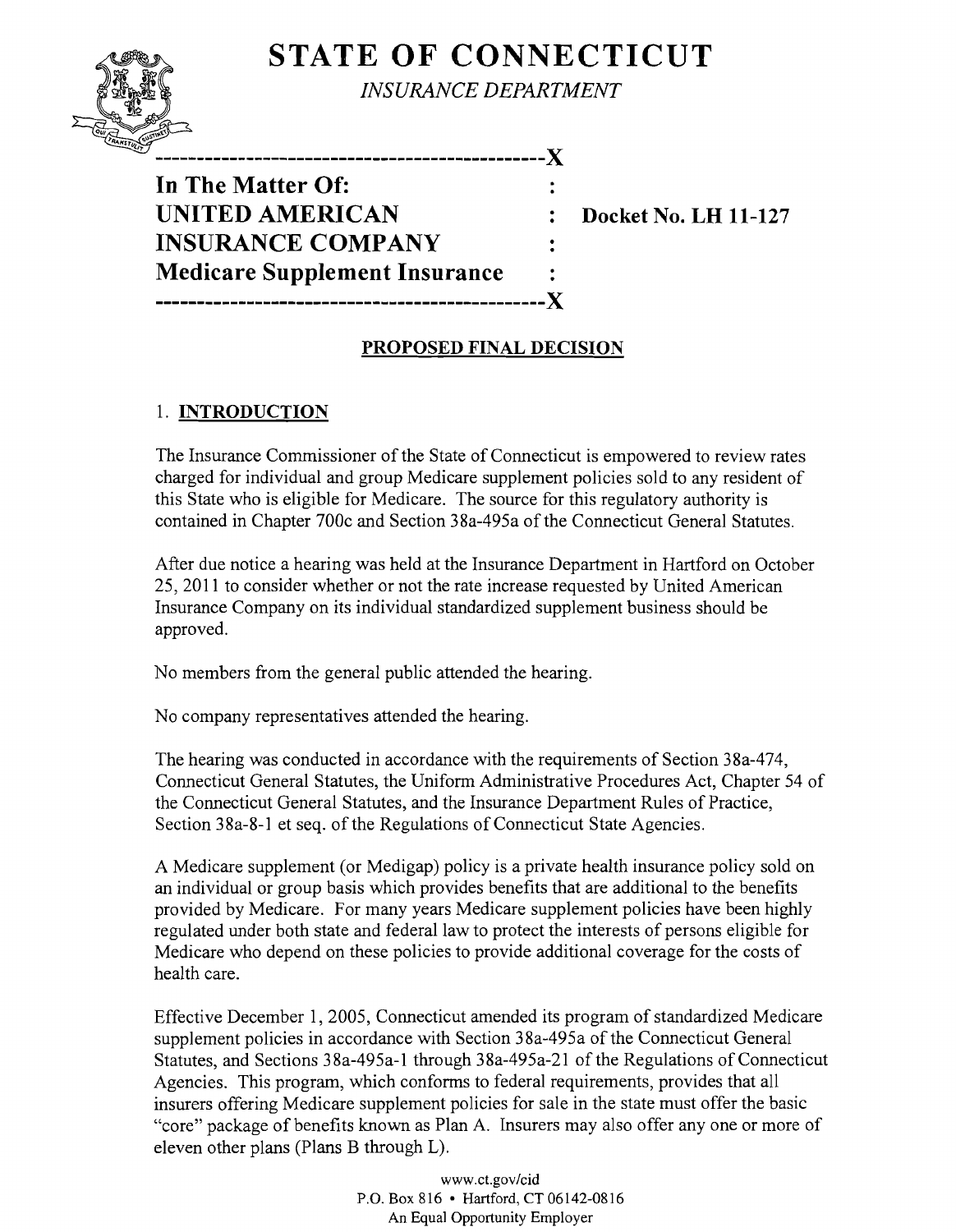Effective January 1,2006, in accordance with Section 38a-495c of the Connecticut General Statutes (as amended by Public Act 05-20) premiums for all Medicare supplement policies in the state must use community rating. Rates for Plans A through L must be computed without regard to age, gender, previous claims history or the medical condition of any person covered by a Medicare supplement policy or certificate.

The statute provides that coverage under Plan A through L may not be denied on the basis of age, gender, previous claims history or the medical condition of any covered person. Insurers may exclude benefits for losses incurred within six months from the effective date of coverage based on a pre-existing condition.

Effective October 1, 1998, carriers that offer Plan B or Plan C must make these plans as well as Plan A, available to all persons eligible for Medicare by reason of disability.

Insurers must also make the necessary arrangements to receive notice of all claims paid by Medicare for their insureds so that supplemental benefits can be computed and paid without requiring insureds to file claim forms for such benefits. This process of direct notice and automatic claims payment is commonly referred to as "piggybacking" or "crossover".

Sections 38a-495 and 38a-522 of the Connecticut General Statutes, and Section 38a-495a-l0 of the Regulations of Connecticut Agencies, state that individual and group Medicare supplement policies must have anticipated loss ratios of 65% and 75%, respectively. Under Sections 38a-495-7 and 38a-495a-l0 of the Regulations of Connecticut Agencies, filings for rate increases must demonstrate that actual and expected losses in relation to premiums meet these standards, and anticipated loss ratios for the entire future period for which the requested premiums are calculated to provide coverage must be expected to equal or exceed the appropriate loss ratio standard.

Section 38a-473 of the Connecticut General Statutes provides that no insurer may incorporate in its rates for Medicare supplement policies factors for expenses that exceed 150% of the average expense ratio for that insurer's entire written premium for all lines of health insurance for the previous calendar year.

### II. **FINDING OF FACT**

After reviewing the exhibits entered into the record of this proceeding, and utilizing the experience, technical competence and specialized knowledge of the Insurance Department, the undersigned makes the following findings of fact:

1. United American Insurance Company has requested the following rate increases on its individual standardized Medicare supplement policies for forms MSA, MSB, DMSB, MSC, MSD, MSF and MSG:

|      | Proposed      |
|------|---------------|
| Plan | Rate Increase |
| A    | 3.0%          |
| В    | 3.0%          |
| (D)B | 3.0%          |
| Ċ    | 3.0%          |
| Ð    | 3.0%          |
| F    | 3.0%          |
| G    | 3.0%          |
|      |               |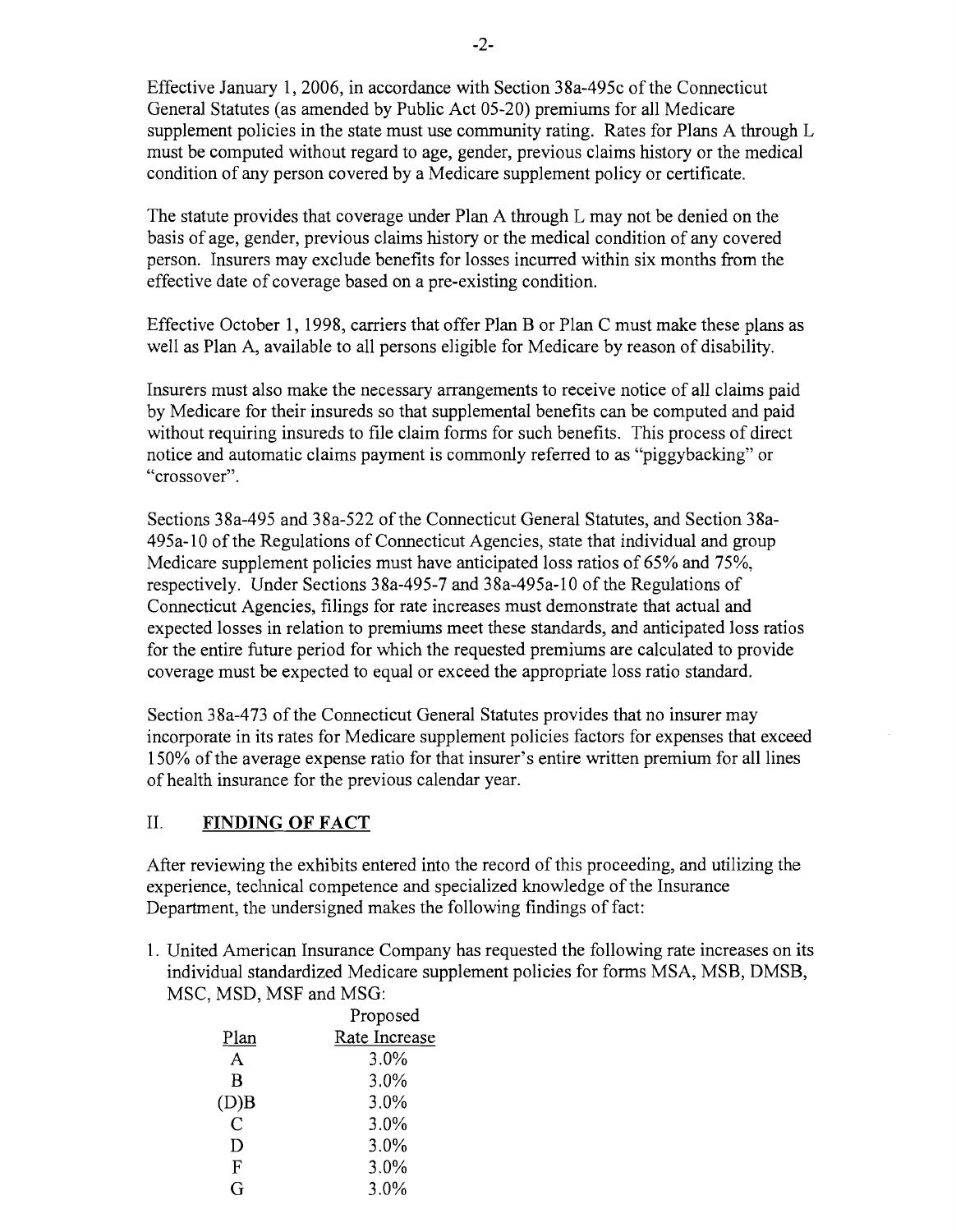They have also requested that the rates for Plan MSK, MSL and MSN remain unchanged, while reducing the premium for MSHDF by 5%.

2. In-force policy counts as of the second quarter 2011 are as follows:

| Connecticut | Nationwide |
|-------------|------------|
| 104         | 3,804      |
| 99          | 9,963      |
| 10          | 5,056      |
| 26          | 7,424      |
| 23          | 4,054      |
| 177         | 36,959     |
| 8           | 4,520      |
| 44          | 9,119      |
| 0           | 22         |
| 0           | 33         |
| 2           | 50         |
|             |            |

- 3. These forms are marketed by licensed agents.
- 4. The proposed rates are expected to satisfy the Connecticut statutory loss ratio of 65%, required of individual Medicare supplement forms.
- 5. United American Insurance Company certified that their expense factors are in compliance with section 38a-473, C.G.S.
- 6. United American Insurance Company has conformed to subsection (e) of section 38a-495c, C.G.S. regarding the automatic claims processing requirement.
- 7. Below are the incurred loss ratios for 2010 and 2011 (through June) as well as inception-to-date for Connecticut:

| Plan             | 2010   | 2011     | Inception |
|------------------|--------|----------|-----------|
| $\boldsymbol{A}$ | 58.7%  | 66.7%    | 69.7%     |
| Β                | 39.6%  | 50.0%    | 69.9%     |
| (D)B             | 95.9%  | 114.1%   | 122.4%    |
| $\mathcal{C}$    | 63.4%  | 57.6%    | 74.6%     |
| D                | 59.7%  | 102.6%   | 71.0%     |
| F                | 70.6%  | 65.8%    | 65.6%     |
| HDF              | 116.3% | $-26.9%$ | 25.6%     |
| G                | 79.7%  | 52.7%    | 74.2%     |
| N                | n/a    | 2.9%     | 2.9%      |
|                  |        |          |           |

8. Below are the incurred loss ratios for 2010 and 2011 (through June) as well as inception-to-date on a nationwide basis:

| Plan | 2010  | 2011  | Inception |
|------|-------|-------|-----------|
| A    | 75.3% | 72.3% | 63.9%     |
| -R   | 66.5% | 66.5% | 66.1%     |